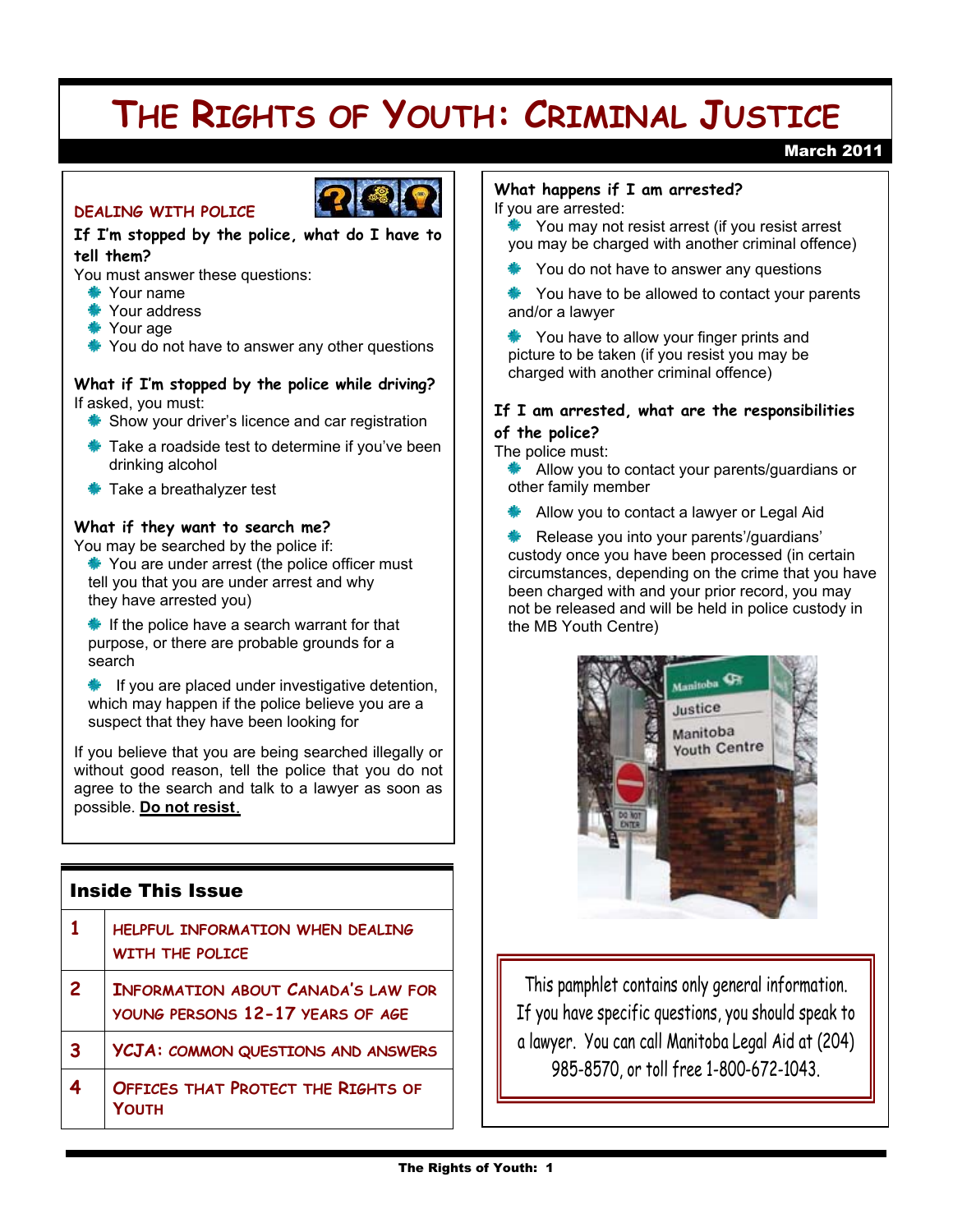# **INFORMATION ABOUT CANADA:S LAW FOR YOUNG PERSONS 12-17 YEARS OF AGE**



The law about how you are handled in the criminal justice system is set out in the *Youth Criminal Justice Act* (YCJA).

If you break the law, there are consequences.

# **What are my protections as a young person?**

You have added protections, such as: To make sure they can help you, your parent/guardian must be told if you are involved with

You have the right to speak to and/or have a lawyer, parent or guardian, or other adult with you when speaking to the police

 $\bullet$  The police must use words that you can understand when they arrest or interview you

the justice system

All sentences can be reviewed or changed if you have done well while serving a sentence

♦ Only certain people such as the police, your lawyer, a crown attorney or other adult helping you, or those given permission by a judge can see your record. Even then, your record can only be viewed for a limited period of time



#### **What if my case goes to court?**

If the case has to go to court, and it is serious enough, you may have to go to custody for a period of time. The court must be very careful in deciding to use custody, though.

#### **What else is considered?**

When dealing with your case, the law requires that the system has to take into account if you are of Aboriginal ancestry, or have special needs.

#### What does "custody" mean?

Custody is a last resort left for repeat or violent offenders and all reasonable alternatives to custody must be taken into account.

If you are sent to custody, it can't be longer than what an adult or another young person with a similar background involved in a similar crime would get.

Almost all custody sentences have to include a period of supervision in the community. It's a split between 2/3 custody and 1/3 supervision. If you break your supervision conditions, you could end up back in custody.

#### **What other powers does the court have?**

The court can ask for advice from people in the community when it makes decisions about you. The court can also refer your case to a child welfare agency to see if you need their services.



#### **What happens if I receive an adult sentence?**

Sometimes, if you are over 14 years of age, your charge may be so serious that there would be a possibility that you could be sentenced to the same penalties as someone 18 or older. In cases like that, you can have a trial like an adult would have, but your name can't be published until, or if, you are found guilty. Charges like murder, manslaughter, attempted murder or repeated, violent crimes could result in an adult sentence.

If you receive an adult sentence, your record will always be accessible unless you get a pardon.

#### **How long will my youth record remain active?**

A youth record only remains active for a limited period of time, depending on how long your record is and for what types of charges you were sentenced.

If you successfully complete a youth sentence, and are asked about it, you can say that you don't have a criminal record in relation to that offence. Your record may continue to be active or come back if you get into trouble again.

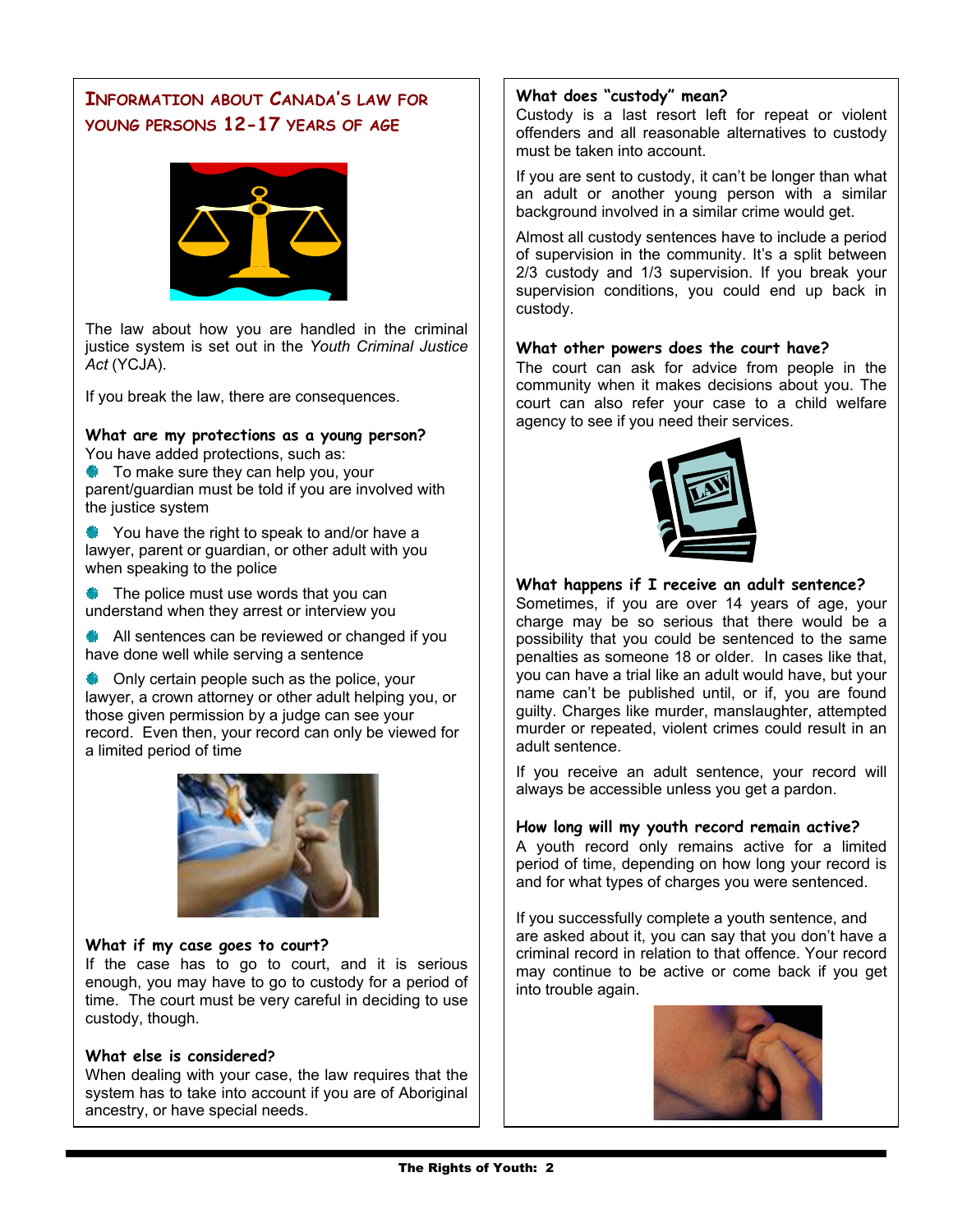# **QUICK REFERENCE Q & A:S:**

## **Who falls under the Youth Criminal Justice Act (YCJA)?**

Young persons 12-17 years of age.

#### **What if I am younger than 12?**

Youth 11 years of age or younger are not covered under the YCJA, but still face consequences (including protective care and/or mandatory psychological counselling) under *The Child & Family Services Act* and other child protection or mental health laws.

#### **What are the consequences if I am older than 12?**

Under the YCJA, if convicted of an offence you may face:

- $\triangleq$  A reprimand by the judge in court;
- $\blacktriangleright$  A fine of up to \$1000.00;
- An order to pay restitution to repair damages or compensation to the victim of the crime;
- Up to 240 hours of community service, or personal service to the victim to compensate them for the damage caused;
- A prohibition order that forbids you from possessing weapons;
- $\bullet$  Probationary supervision by the court for up to 2 years;
- An intensive support and Supervision Program Order, which includes supervision and support from the community to help you change your behaviour;
- Custody and supervision for up to 3 years, 2/3 of which will be served in a youth centre, with 1/3 to be served under community supervision;
- In exceptional cases, an adult sentence- if the court thinks that the youth sentence is not long enough to hold you accountable for the crime committed.

**Is it possible to get time off for good behaviour?**  Yes, all sentences can be reviewed or changed if you have done well while serving a sentence.

#### **Will my name be in the paper if I am convicted of an offence?**

Your name can't be published unless you have been found guilty of a very serious offence and have been given an adult sentence.

#### **RESOURCES**

If you have any concerns about the conduct of a Winnipeg Police Service member, you can contact:

# **Law Enforcement Review Agency (LERA)**

420 - 155 Carlton Street, Winnipeg, MB R3C 3H8 Ph: 945-8667

If you have any concerns about the conduct of an RCMP member, you can contact the:

#### **Commission for Public Complaints Against the RCMP**

Suite 102, 7337 - 137<sup>th</sup> Street, Surrey, BC V3W 1A4 Toll-free: 1-800-665-6878 www.cpc-cpp.gc.ca

If you need a lawyer but are concerned that you don't have enough money, you may qualify for assistance from Legal Aid Manitoba. For more information call:

## **Legal Aid Manitoba**

Ph: 985-8500 (in Winnipeg) Toll-free: 1-800-261-2960 (outside Winnipeg)

If you have concerns about something your lawyer has done (or not done), you can contact the:

#### **Law Society of Manitoba**

219 Kennedy Street, Winnipeg, MB R3C 1S8 Ph: 942-5571



# **Office of the Manitoba Ombudsman**

The Manitoba Ombudsman investigates complaints from anyone who feels s/he has been treated unfairly by departments or agencies of the provincial or a municipal government.

There are also laws in Manitoba that require the provincial and municipal governments, school divisions, hospitals and health professionals such as doctors to respect and uphold your information access and privacy rights. The Ombudsman investigates complaints about your access to information and privacy rights under those laws.

If you feel a decision or action of someone in government that affects you was wrong or unfair, or if you have questions about your information access and privacy rights, you may contact the Ombudsman Office. There is an intake officer you can speak to and who will listen to you. You can discuss your complaint privately.

If your concern is something they can investigate, they will explain the process. If it is not something that they can investigate, they will try to refer you to someone who can help.